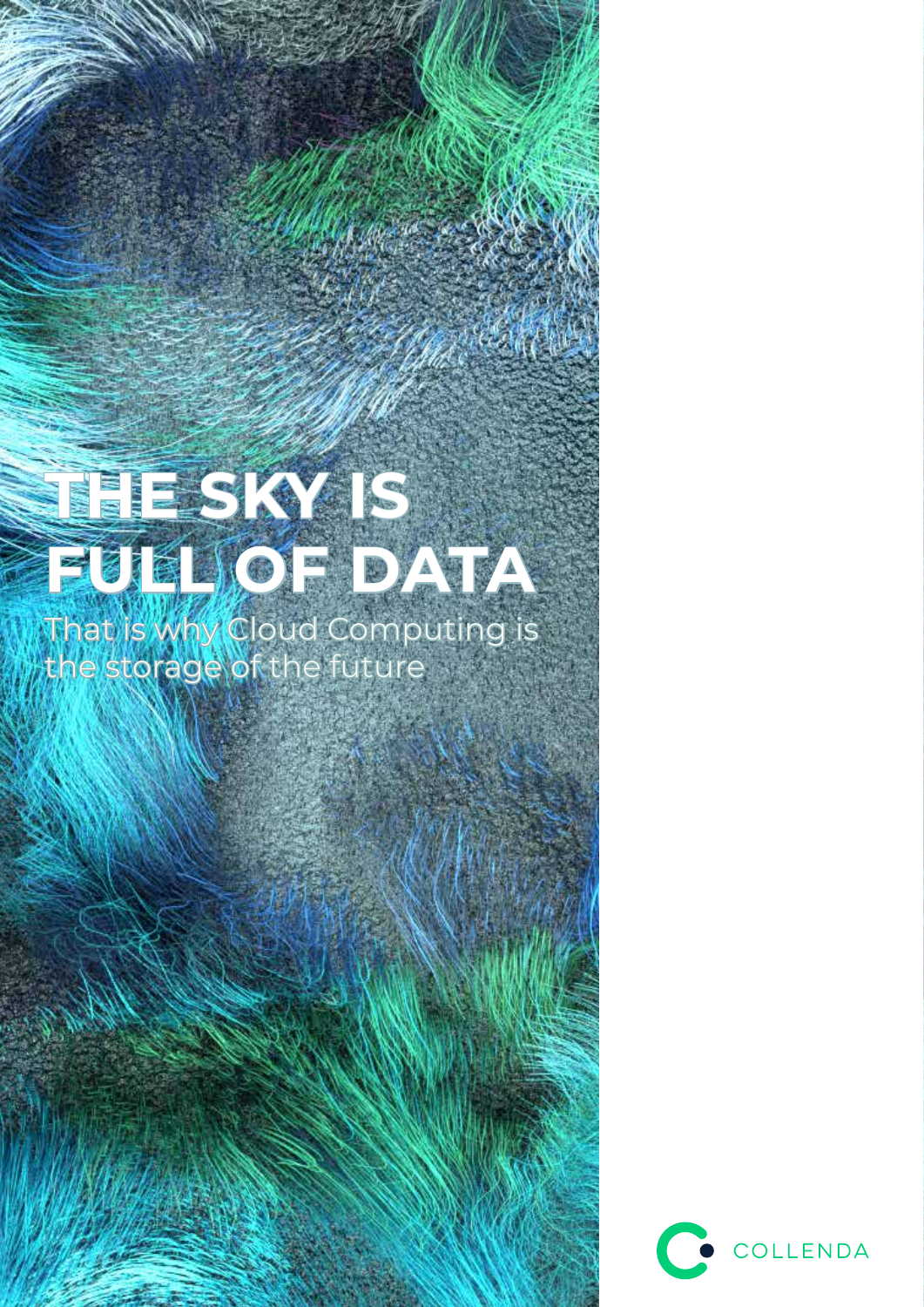### **Cloud computing through the years**

When the idea of cloud computing was born, IT departments still looked like the set from a James Bond classic. Clunky mainframe machines with the power of today's pocket calculators filled the rooms. Scientists in white coats and tailored suits programmed the first applications on them. IBM employee Dr. Herbert R. J. Grosch was one of these pioneers. The Canadian, born in 1910, was already working in the 1950s on the so-called time-sharing method, which was to allow access to the mainframe computer from several terminals. The original idea of cloud computing had been conceived.

And today, over 60 years later? Storage in the cloud has long been established in both the private and corporate sectors. This is also reflected by the figures: 35 percent of the German population aged between 16 and 74 use cloud services to store files, according to the latest figures from the European statistics authority Eurostat - and the trend is rising. This puts the Germans exactly in line with the European average. Pictures are moved to the cloud, programs such as Google Docs or Microsoft 365 are used in the cloud, backups from smartphones or PCs are stored in the cloud. Access is possible from any location.

In the business world, the use of the cloud has so far been particularly popular among large companies. According to the Federal Statistical Office (Statistisches Bundesamt), 62% of all companies in Germany with 250 or more employees use cloud services (as of January 2021). Services for storing data (60%), e-mail

| <b>Companies with subscription</b><br>to fee-based IT services<br>in the cloud | <b>Employees</b>            |            |       |
|--------------------------------------------------------------------------------|-----------------------------|------------|-------|
|                                                                                | $10 - 49$                   | $50 - 249$ | > 250 |
|                                                                                | Share in % of all companies |            |       |
| Total                                                                          | 31                          | 41         | 62    |
| E-Mail                                                                         | 57                          | 54         | 50    |
| Office-Applications                                                            | 45                          | 52         | 55    |
| Databases                                                                      | 36                          | 39         | 39    |
| <b>Storage</b>                                                                 | 65                          | 68         | 67    |
| <b>Finance Applications</b>                                                    | 40                          | 36         | 27    |
| <b>CRM-Software</b>                                                            | 18                          | 23         | 30    |
| Computing capacity own software                                                | 20                          | 24         | 36    |

*Table 1: Usage of Cloud Computing (Source: Statistisches Bundesamt)*

services (56%) and office applications such as word processing or spreadsheets (47%) are used particularly frequently. These figures will increase significantly in the coming years. Because one thing has been revealed by Corona at the latest: Companies that have pushed ahead with digitization before the pandemic have a decisive advantage in these difficult times.

# **Advantages of cloud services**

The advantages of cloud computing are obvious: data and applications can be accessed online from any location. Standardized services are less prone to errors and can be offered faster and at a lower price than many companies could implement with their internal IT. Cloud computing also has a decisive advantage over on-premises solutions when it comes to implementation: speed. Computing power and storage space can be booked at the touch of a button and used immediately, without the company's own IT department having to purchase and set up hardware. The fact that capacities in the cloud can be adjusted at lightning speed also leads to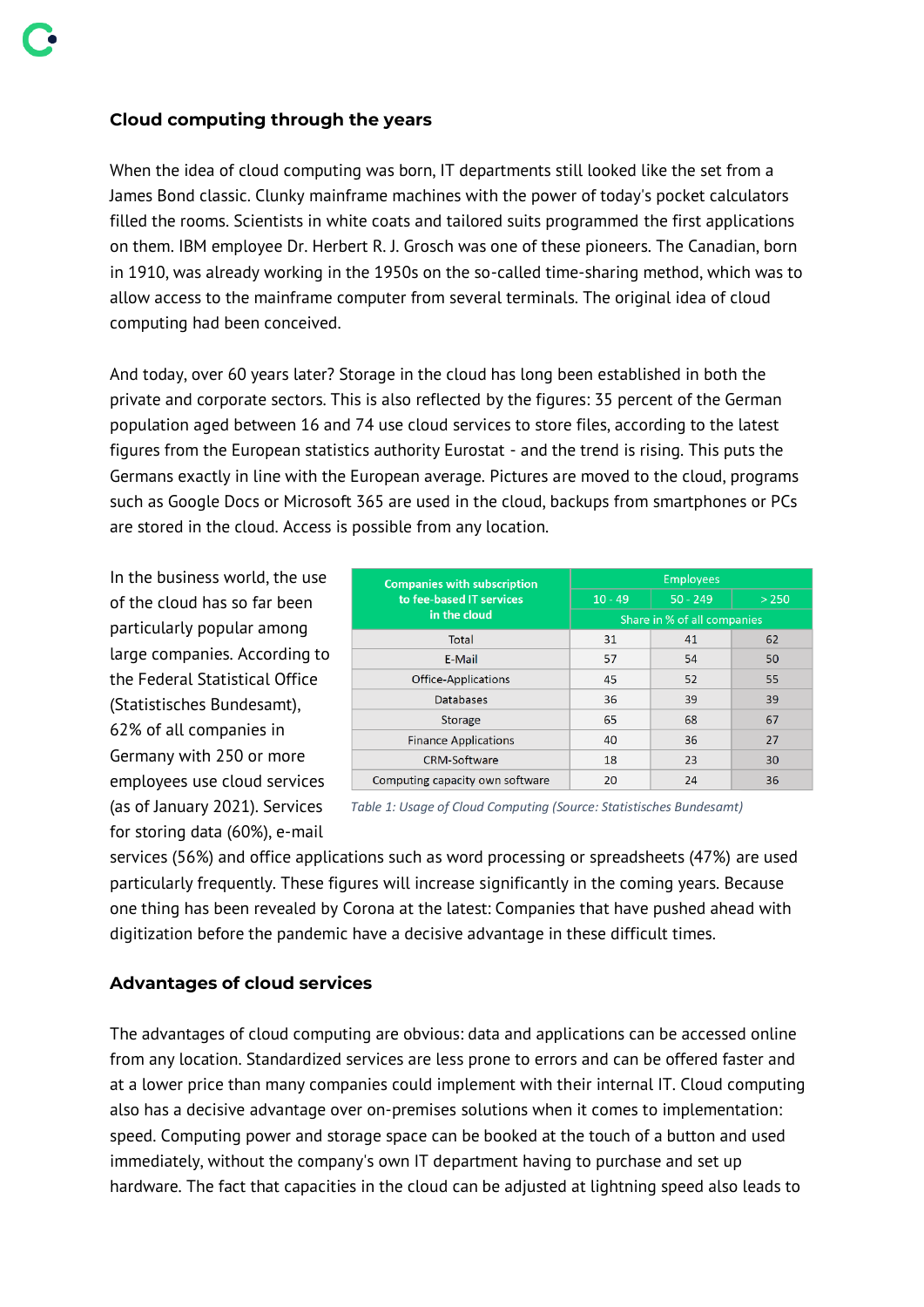greater cost efficiency. Larger companies in particular usually operate from multiple locations. Data and applications are available in the cloud for all employees, regardless of where they are located. This factor is even more decisive when expanding abroad. Here, too, "data in the sky" offers advantages, as companies can start operations without major start-up investments and respond flexibly to market developments. Delays due to time differences no longer exist.

## **Cloud or on-premises? A question of requirements.**

So is a cloud solution always preferable to on-premises infrastructure? It is difficult to give a blanket answer to this and depends on various factors. One argument in favor of the onpremises solution may be that older software does not run smoothly in the cloud. Also, the lack of Internet bandwidth has been an issue in the past. On-premises solutions had the edge here due to lower latencies. That is completely different today. Most private households have very fast Internet connections by now. In addition, there are special solutions that can reference and transport mass data via special interfaces.

Since the customer in the cloud usually shares the resources with other customers - whether virtually or physically - the topic of the General Data Protection Regulation (GDPR) must of course be a particular focus. It is imperative that every cloud solution complies with all GDPR requirements!

The security of trade secrets - i.e. "intellectual property" - is also the reason for many a company to choose an on-premises solution. However, many experts now believe the risk in cloud environments is similar, if not lower. Security departments can react more quickly to cyber attacks in the cloud and do not first have to search for errors in their own infrastructure. In its "Cloud Monitor 2020", the auditing firm KPMG states that while suspicious cases are increasing, security incidents are decreasing. This is a clear indication that many cloud providers have done their homework when it comes to security. As a rule, cloud providers have greater security expertise than the internal IT departments of many companies and offer up-to-date and specialized tools for access and vulnerability control.

Last but not least, in the rare event of a natural disaster such as a fire or flood, the cloud can become a data savior for a company.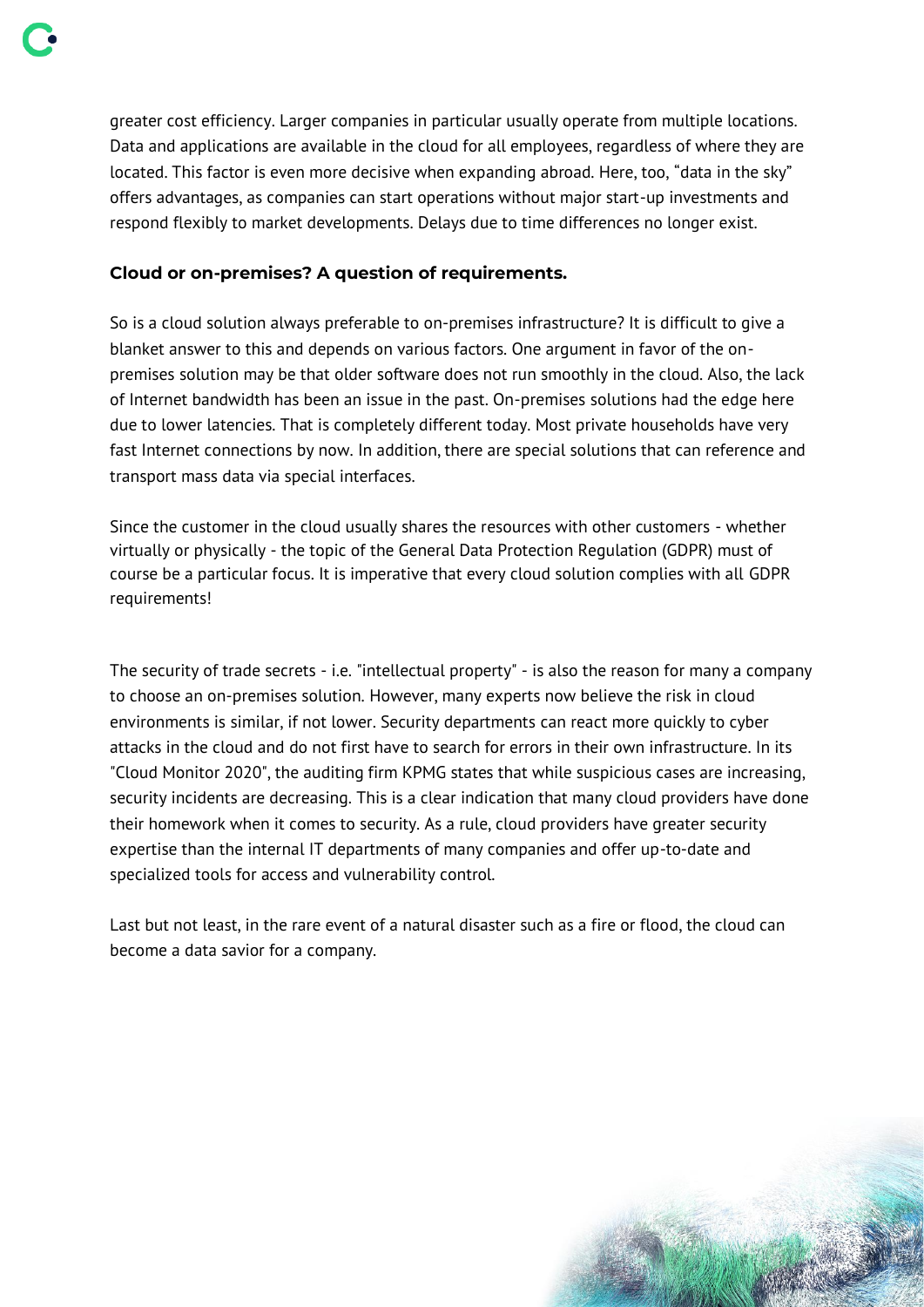- **Private cloud:** The IT infrastructure is provided dedicatedly for one user, for example a company.
- Public cloud: Here, the provision of a large infrastructure for various users takes place via the Internet. There is a virtual separation of customer environments.
- **Community cloud:** Similar institutions are interconnected in an IT infrastructure.
- **Hybrid cloud:** A combination of different cloud structures, for example a private cloud with parts of a public cloud. Virtual hardware is provided to the customer on a dedicated basis.

### **Measures for optimum protection of data in the cloud**

Nevertheless, an intelligent security architecture by the cloud provider is of course indispensable to ensure optimum protection of data. This applies in particular to areas where sensitive information flows through the data cables. For this, it is important to pay attention to different security features.

- **Configuring the cloud**: Secure configuration of infrastructure and services is the first important step in setting up the cloud. Even during deployment, the services of cloud providers must comply with certain controls and regulations. An indication that cloud providers take security seriously are corresponding certifications.
- **Certification**: Audits such as ISAE3402 or ISO 27001 provide proof that companies meet certain process and security standards in segments such as reporting, incident and change management, logical access management (role authorizations and internal processes) and general IT controls. It is important to note that both cloud providers and cooperating provider solutions, for example, must meet the relevant certification.
- **Data backup and encryption**: A no-brainer for any serious IT professional: regular data backups are essential. They should be performed by both the cloud operator and the user. In the event of data loss or prevented access to the data, this always ensures an emergency solution. In addition, data on hard disks, backup media and in databases should always be stored in encrypted form. Even in transit, this data must be encrypted end-to-end by using HTTPS and SFTP.
- Access restriction: Access to the cloud from outside can be restricted to a specific IP range or via site-to-site VPN: the IP range grants access in advance only to certain IP addresses; VPN means Virtual Private Network, in which only partners belonging to the network are in encrypted connection with each other. Site-to-site VPN usually describes a connection of branch office networks with the network of the company headquarters.